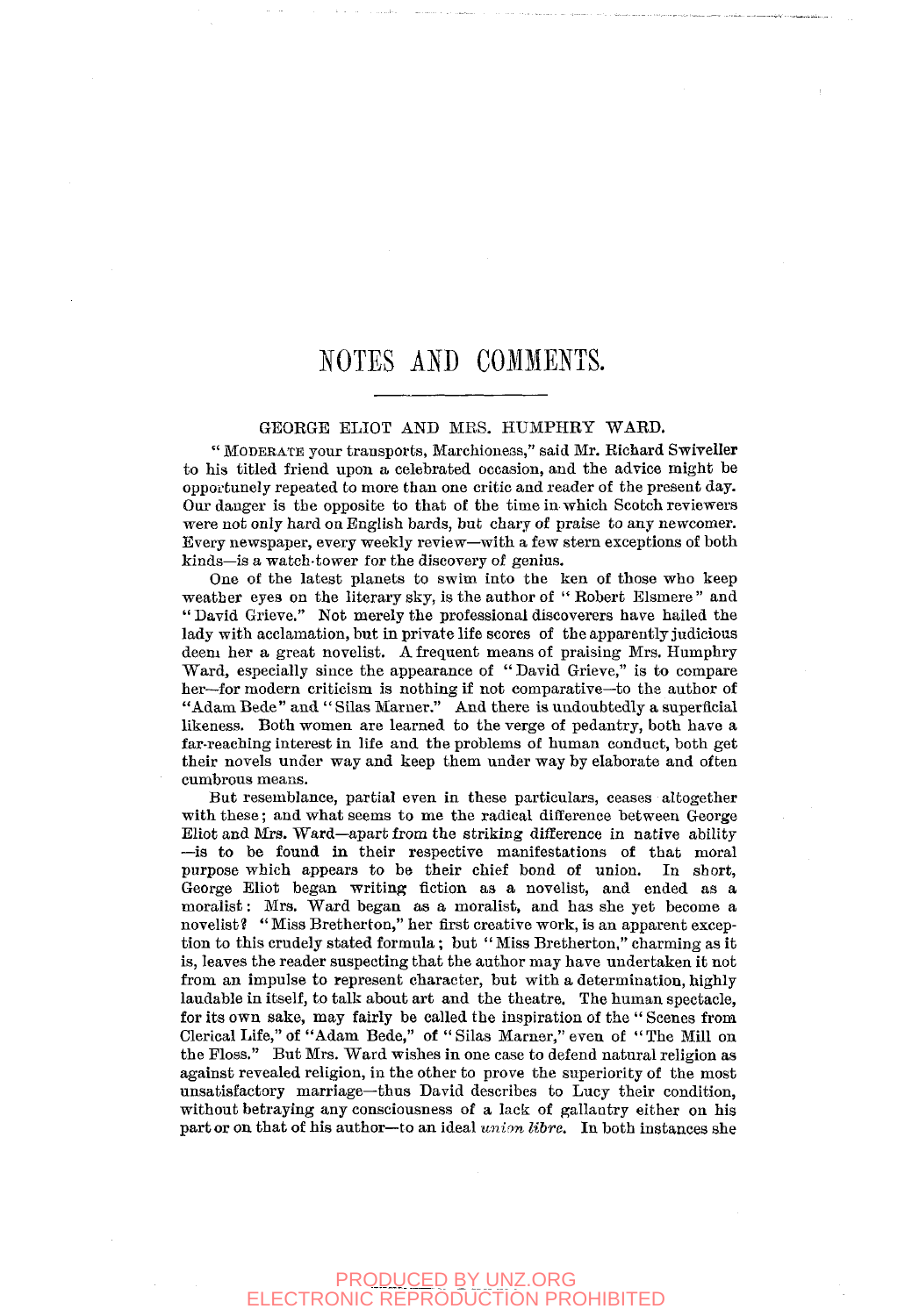dresses her puppets suitably and moves them about in an ample and tastefully colored scene. These dolls walk and talk; in contrast with the handiwork of inferior artists they seem to live and breathe—for never, it must be admitted, has the novel of sheer purpose been so deftly managed as by Mrs. Ward; but put them over against Dorothea, Rosamond, Gwendolen, or even against Grandcourt, Tito, and Lydgate, and they are only marionettes, skilfully twitched through the moral show which Mrs. Ward is benton exhibiting to a public that suffereth long and is kind.

The mention of these three men of " Middlemarch," " Romola," and "Deronda," is a reminder of Mr. Stevenson's assertion that women's men are never real men, and that Tito himself carries with him the suggestion of a comb at the back of his head. Mr. Henley is a degree less violent, and allows the "male principle" to Lydgate. These gentlemen are, after all, Scotch reviewers, and most men are disposed to welcome as brothers Lydgate, Tito, and the exquisitely brutal Grandcourt. But what man and brother would extend the right hand of fellowship in sex to David Grieve and the Reverend Mr. Elsmere? When they are mentioned, Tito yields the comb.

If George Eliot he superior to Mrs. Humphry Ward in holding to the novelist's true vocation and in the far deeper realization of her characters, her superiority is no less marked in drama, in passion, and above all in humor. Marner—to take but a single illustration—^Marner finding the goiden-haired child where the golden coin had been before, is not approached, at however great a distance, by any scene in Mrs. Ward's volumes; those certain few pages of " The Mill on the Floss" have more passion in them than the whole of Mrs. Ward's painstaking description of the two weeks of unwedded bliss experienced by David and Blise ; and, as for humor, Mrs. Poyser alone would be almost enough to rank George Eliot among the English humorists of the nineteenth century. Mrs. Ward, on the other hand, does not number this most saving grace among her many gifts. Or, rather, such sense of humor as she may have is limited and obscure. Her Derbyshire peasants wrestle grimly with a dialect that excludes thought of anything else on the reader's part, but the author of "Silas Marner" contrives so to surround her country folk with the atmosphere of Warwickshire taverns that they have had no rivals in rustic breadth and humor except Joseph Poorgrass and the other Shakespearian peasants of Thomas Hardy. In truth, the apparently judicious have scarce a leg to stand on when they liken Mrs. Ward to George Eliot. For if in substance she is no analogue, in manner the analogy holds still less, as anyone may see who will look at the English of "Mr. Gilfil's Love Story" and then at that of "Miss Bretherton," or make a similar examination of the diction of " The Mill on the Floss" and the diction of "David Grieve." Mrs. Humphry Ward writes ably and well. but she has no style, and at her best George Eliot is a master of style.

These few remarks protract themselves unduly. They were meant merely to point the moral of Mr. Swiveller's more Important remarks to the Marchioness, but the briefest word about Mrs. Ward and her great predecessor would be incomplete without a reference to religion, in the treatment of which they are also conspicuously unlike. George Eliot sedulously keeps her religion out of her novels. With Mrs. Ward it is ever creeping monotonously into the view, although the result of her application of improved heating apparatus to what Emerson calls somewhere " the Unitarian cold greenhouse"—memory, I own, is sole voucher for the quotation—is hardly more

### PRODUCED BY UNZ.ORG ELECTRONIC REPRODUCTION PROHIBITED